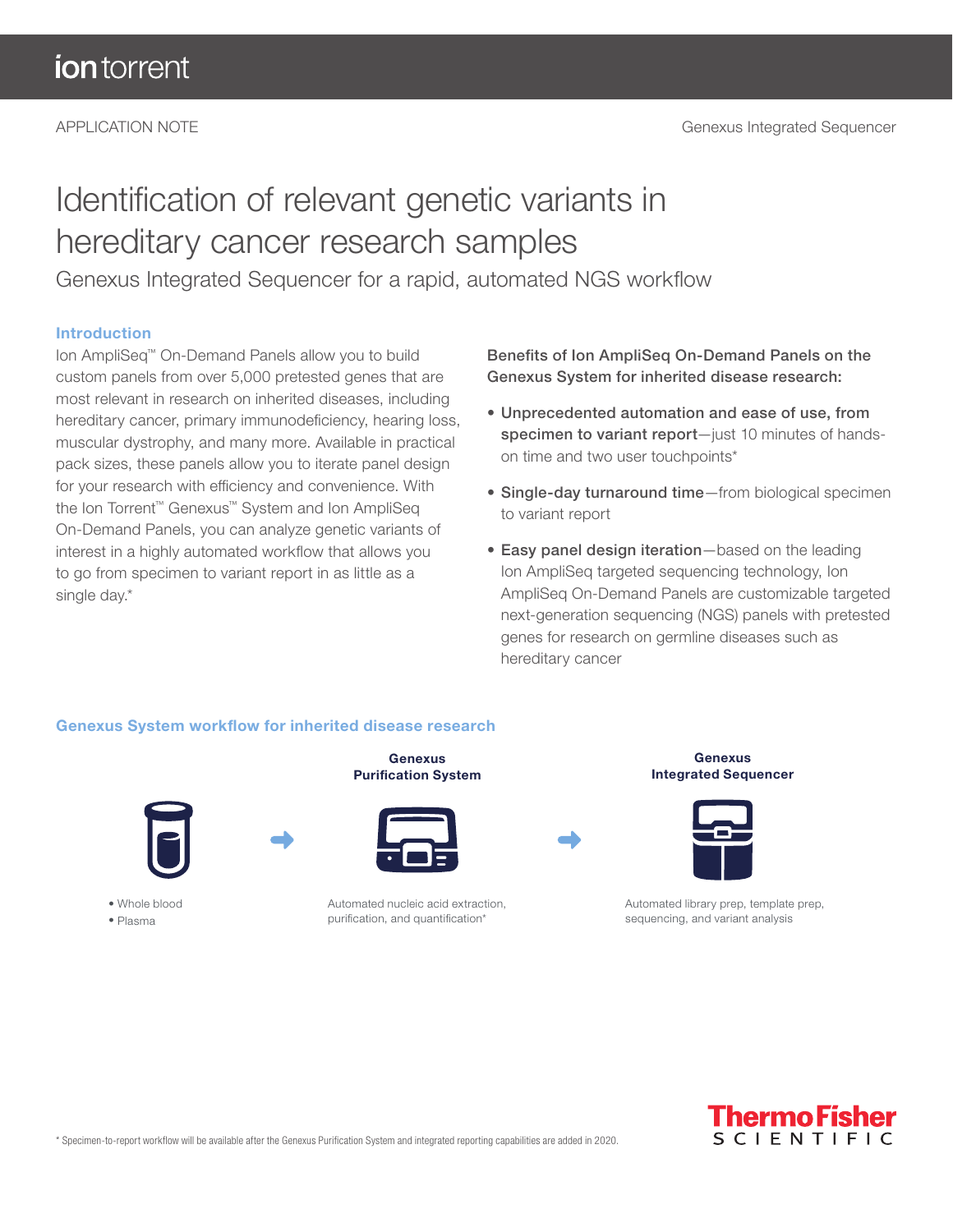# Analyzing hereditary cancer research samples using Ion AmpliSeq On-Demand Panels on the Genexus Integrated Sequencer

In this application note, we demonstrate the NGS workflow—from nucleic acid to variant report—on the Ion Torrent™ Genexus™ Integrated Sequencer using two Ion AmpliSeq On-Demand Panels for hereditary cancer research samples. Results were generated from uncharacterized cell line samples and clinical research samples using both the Genexus Integrated Sequencer and Ion GeneStudio™ S5 System. In the Genexus Integrated Sequencer workflow, library prep, template prep, and sequencing were all automated on the integrated sequencer using the Ion Torrent™ GX5™ Chip. In the Ion GeneStudio S5 System workflow, library prep was performed manually, template prep was automated on the Ion Chef™ System, and sequencing was done using the Ion 530™ Chip. Concordance in results was observed between the two systems.

# Key findings

- Collaboration with two genetic service providers resulted in identification of single-nucleotide variants from two different hereditary cancers using the Ion AmpliSeq On-Demand Panels run on the Ion GeneStudio S5 System and the Genexus Integrated Sequencer, which showed highly concordant (>95%) data.
- The Genexus Integrated Sequencer provides a fast, highly automated, and easy workflow to go from nucleic acid to variant report, making the technology accessible to clinical research or testing labs regardless of the level of NGS expertise.
- Ion AmpliSeq™ technology enables identification of known variants and discovery of novel variants through accurate and automated variant calling that helps eliminate bias when characterizing molecular markers.

# **Methods**

- DNA inputs (20 ng for the Ion GeneStudio S5 System and 28 ng for the Genexus Integrated Sequencer) from cell lines NA12878, NA19240, NA24385, NA24631 (Coriell Institute) were analyzed using Hereditary Cancer Research Panel 1 (33 genes, 982 amplicons) and Hereditary Cancer Research Panel 2 (49 genes, 1,127 amplicons).
- For the Genexus Integrated Sequencer workflow, library prep, template prep, and sequencing were fully automated with a single touchpoint on the instrument using the Ion Torrent GX5 Chip (Cat. No. A40269). Libraries were prepared with the Ion Torrent™ Dual Barcode Kit (Cat. No. A39360).
- For the Ion GeneStudio S5 System workflow, libraries were constructed manually in duplicate, template prep was automated on the Ion Chef System, and sequencing was done on the Ion GeneStudio S5 System using the Ion 530 Chip (Cat. No. A27764). Libraries were prepared with Ion Torrent™ IonCode™ Barcode Adapters (Cat. No. A29751).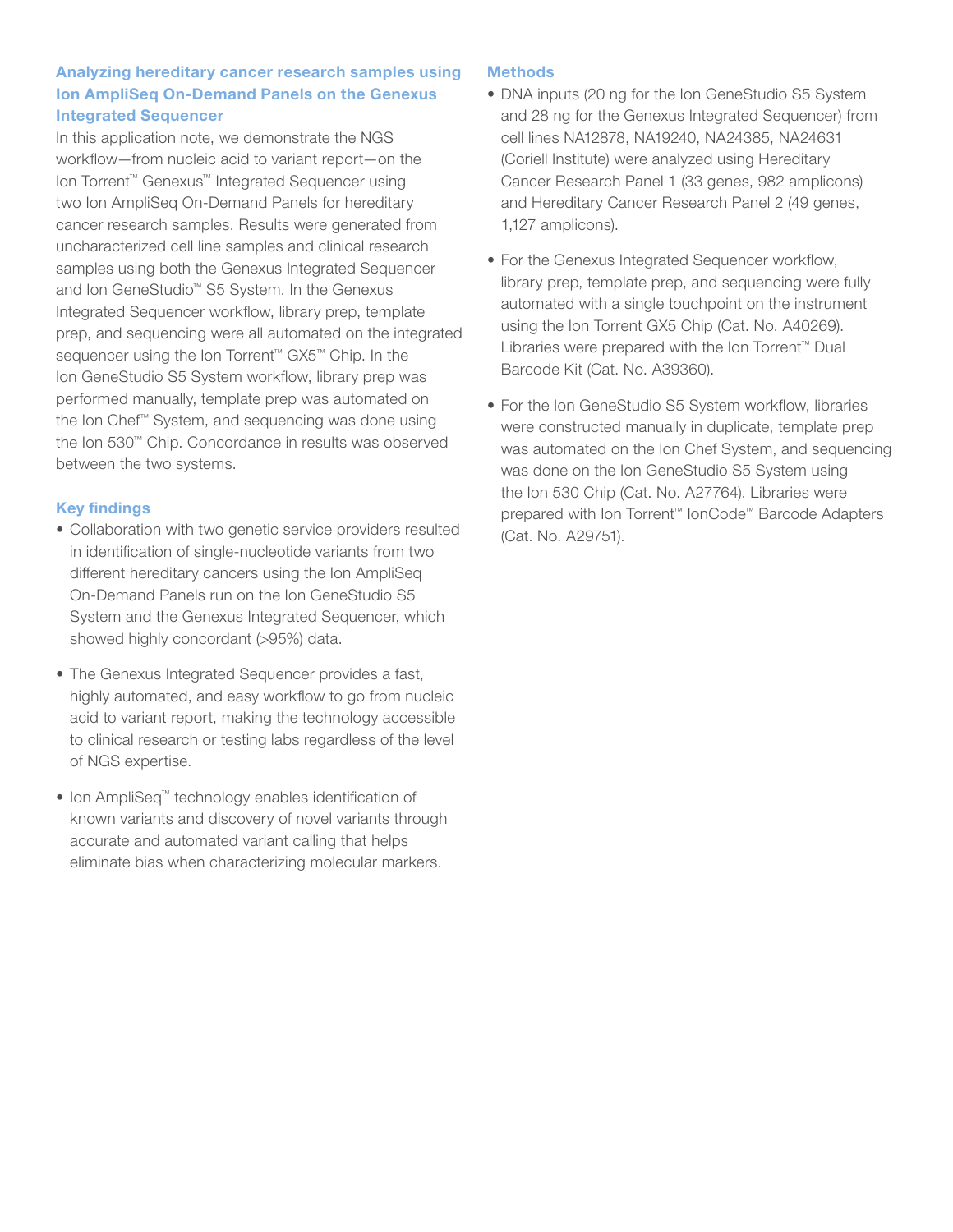#### Ion AmpliSeq On-Demand Panels for hereditary cancer research

Two Ion AmpliSeq On-Demand Panels that include genes associated with hereditary cancer research were designed using the Ion AmpliSeq™ Designer (Figure 1).

Ion AmpliSeq Designer version 7.4 Amplicon designs target 125–275 bp length

| <b>Hereditary Cancer Research Panel 1</b> | <b>Hereditary Cancer Research Panel 2</b> |
|-------------------------------------------|-------------------------------------------|
| $\bullet$ Genes: 33                       | $\bullet$ Genes: 49                       |
| • Amplicons: 982                          | • Amplicons: 1,127                        |
| • Panel size: $185.7$ kb                  | • Panel size: 213.6 kb                    |
| • In silico coverage: 99.0%               | • In silico coverage: 100.0%              |



Figure 1. The Ion AmpliSeq On-Demand Panel design workflow. Start your panel design in Ion AmpliSeq Designer (ampliseq.com) by either selecting a disease research area or uploading a list containing the genes of your choice. Easily configure the panel design by adding or removing genes. After the design is finalized, consult with a sales or field support representative for assistance with ordering.

Ion AmpliSeq On-Demand Panels contain full coding sequence (CDS) designs and have been optimized for unbiased target design to cover multiple variants, including single-nucleotide polymorphisms (SNPs), short indels, and copy number variants (CNVs). All gene designs in the catalog have been pretested to assure that *in silico* designs translate to high coverage and uniformity in your lab. Ion AmpliSeq On-Demand Panels are made using a 2-pool DNA and 125–275 bp amplicon design, based on the hg19 reference genome.

#### **Workflow**

The demonstrated data in this application note were generated using the following nucleic acid-to-variant report workflow on the Genexus Integrated Sequencer.

| <b>Select targets</b>                        | Set up NGS run                                                                | Automate library prep, template prep,<br>sequencing and analysis |                                                               |  |
|----------------------------------------------|-------------------------------------------------------------------------------|------------------------------------------------------------------|---------------------------------------------------------------|--|
| • Use the intuitive<br>Ion AmpliSeq Designer | • Load primers to the<br>Ion Torrent™ Genexus™<br>Primer Pool Tubes           | • Genexus Integrated<br>Sequencer<br>$\bullet$ GX5 Chip          | Genexus Software 6.0<br>for variant calling and<br>annotation |  |
|                                              | • Complete Genexus<br>Integrated Sequencer setup<br>in as little as 5 minutes |                                                                  | Plug-ins:<br>• Torrent Variant Caller<br>• Coverage analysis  |  |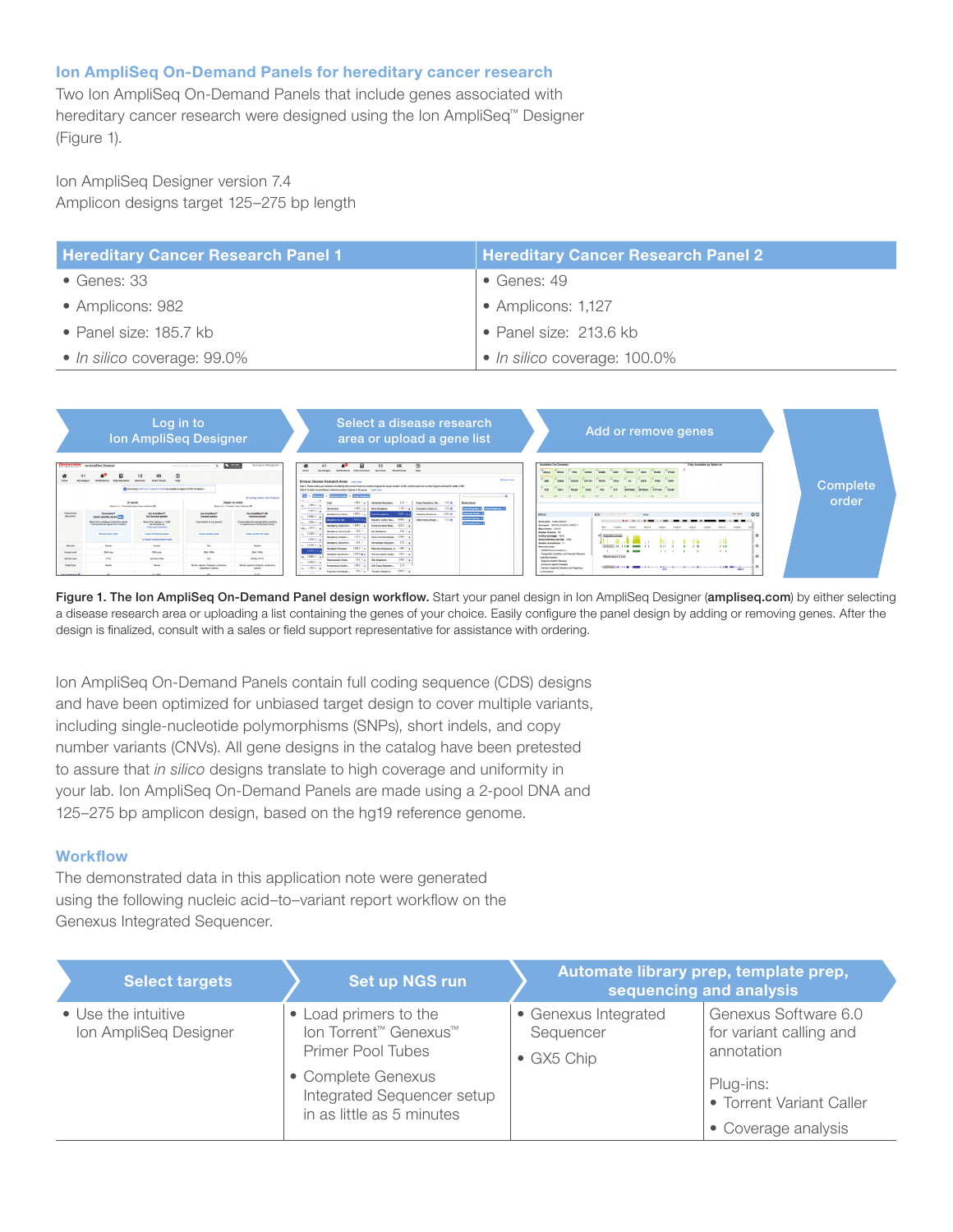#### **Results**

Consistent performance of Ion AmpliSeq On-Demand Panels between the Genexus Integrated Sequencer and Ion GeneStudio S5 System was observed with detection of concordant variants (Figures 2–4, Table 1).











Figure 4. Sensitivity and PPV for SNPs and indels, for panel 1 and panel 2 on the Ion GeneStudio S5 System (n = 6) and Genexus Integrated Sequencer (n = 5). For SNPs and indels combined, sensitivity of >91% and PPV of >92% were observed for both the Ion GeneStudio S5 System and Genexus Integrated Sequencer.